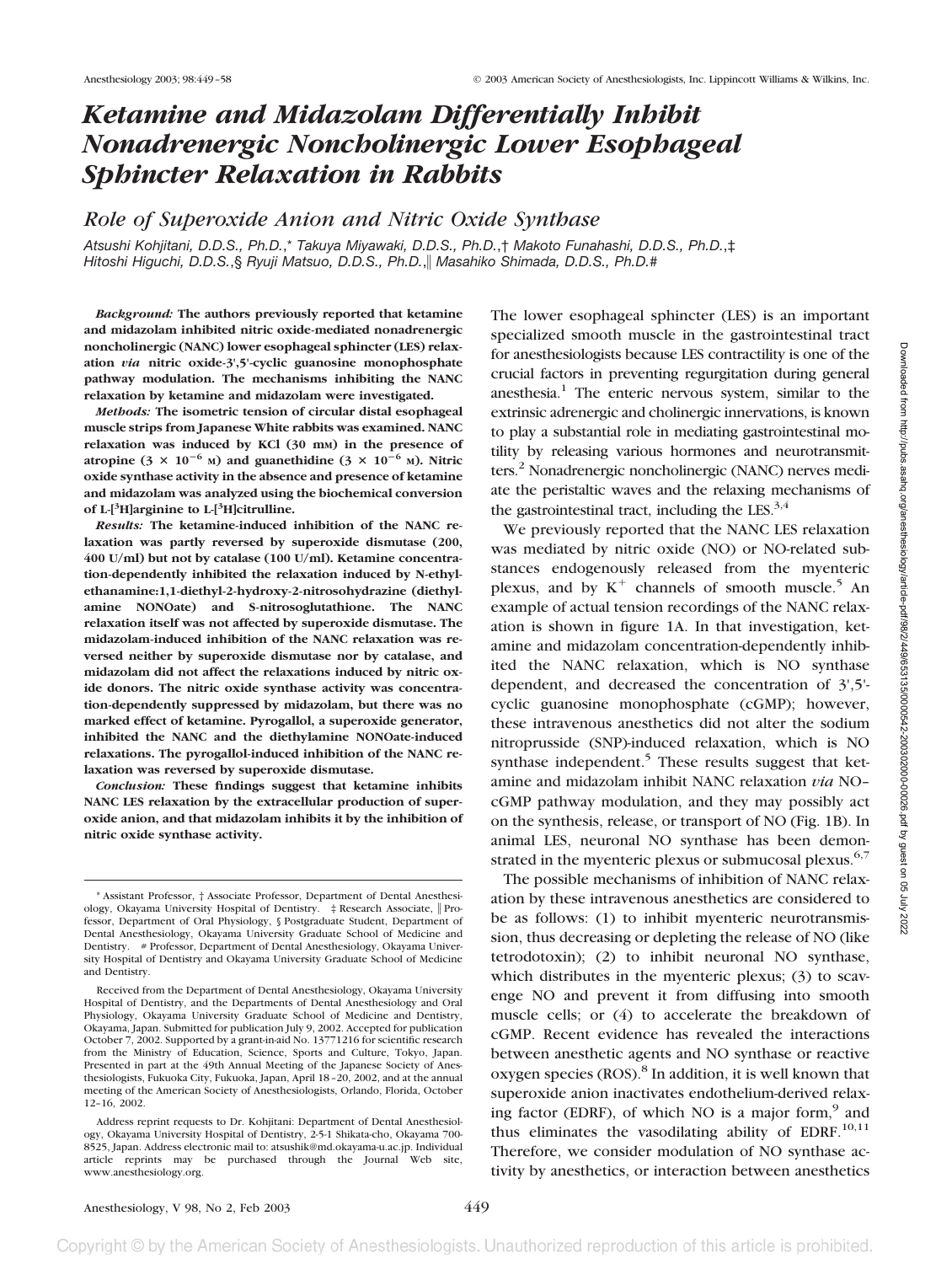and ROS, especially superoxide anion, to be important, and they are worth further investigation.

Many lines of evidence imply some interactions between anesthetic agents and NO synthase or ROS.<sup>8</sup> Thiopental, ketamine, and midazolam have been reported to inhibit NO synthase activity in the rat brain. $^{12}$  On the contrary, the inhibition of NO synthase decreased the anesthetic requirements of thiopental, propofol, and ketamine in *Xenopus laevis*<sup>13</sup> or decreased the minimum alveolar concentration for halothane in rats.<sup>14</sup> Regarding

the interactions between ROS and anesthetics, volatile anesthetics have been shown to inhibit endotheliumdependent relaxing factor release  $15,16$  or to produce  $ROS<sup>17,18</sup>$  in vascular smooth muscle.

Therefore, in the current study we investigated the effects of ketamine and midazolam on the relevance of superoxide anion and hydrogen peroxide  $(H_2O_2)$  and on NO synthase activity in the inhibition of the NANC relaxation by these anesthetics, using isometric tension recording and the assay of NO synthase activity.

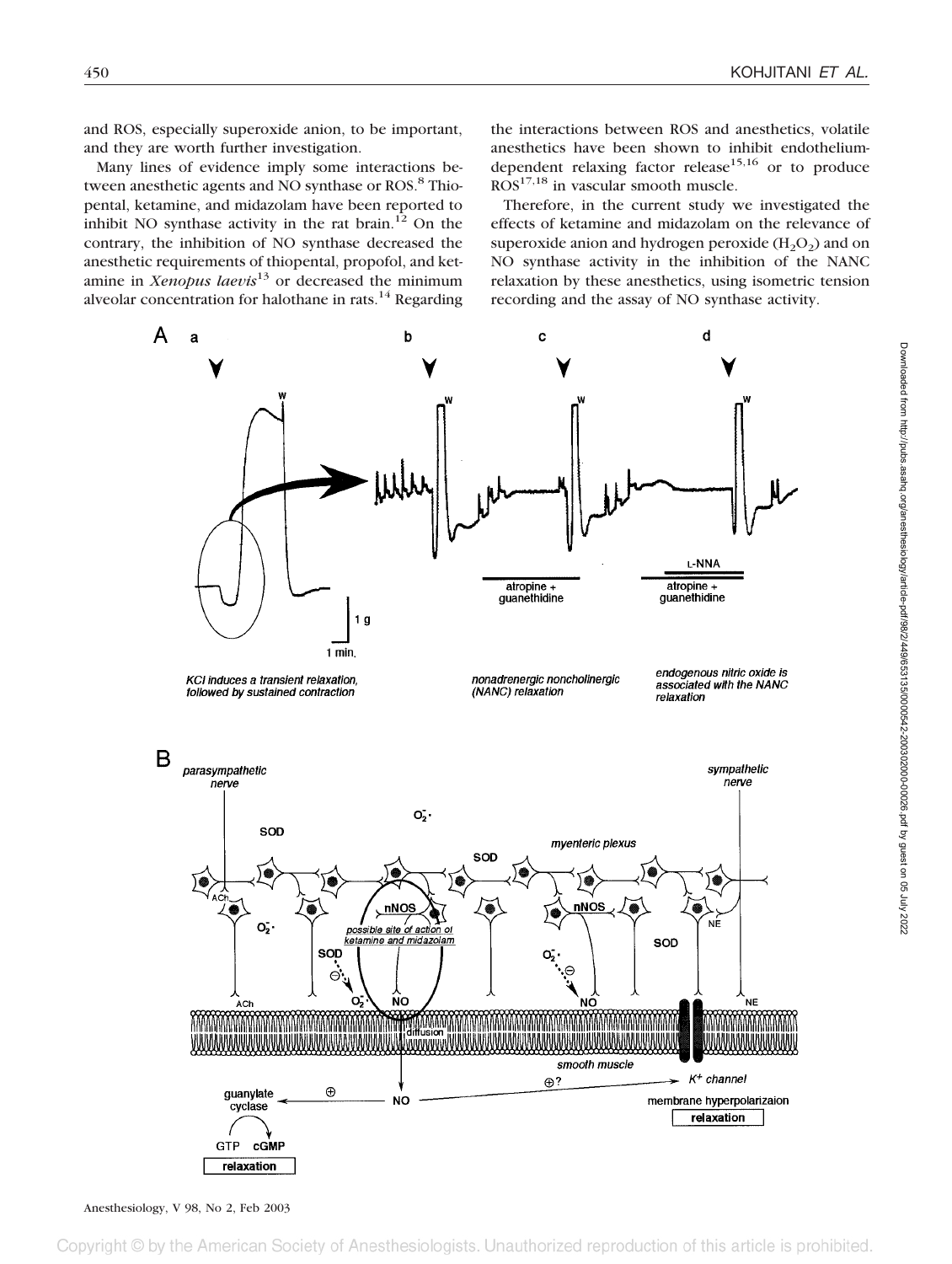# **Materials and Methods**

## *Animal Preparation*

The Institutional Animal Use Committee approved the experimental protocol. Thirty-three (29 for isometric tension recording, 4 for NO synthase assay) adult male Japanese White rabbits weighing between 2 and 3 kg were anesthetized with intravenous thiopental sodium (50 mg/kg) and killed by exsanguination. The lower part of the esophagus and the stomach were immediately isolated. The esophagogastric junction was opened along the longitudinal axis, and the LES was excised by sharp circular cutting, making strips approximately 2 mm wide and 5 mm long. The mucosa was removed.

## *Isometric Tension Recording*

The method of isometric tension recording of circular muscle was described previously.<sup>5</sup> The strips were vertically fixed between two hooks, and the hook anchoring the upper end was connected to a force–displacement transducer. We adjusted the resting tension to 1.0 g. The strips were suspended in a thermostatically controlled (37.0  $\pm$  0.5°C) 20-ml organ bath containing Krebs-Ringer's solution. The bath fluid was aerated with a mixture of 95%  $O_2$  and 5%  $CO_2$  to keep the pH within 7.35–7.45. Before starting the experiments, the strips were allowed to equilibrate for 60 min in the Krebs solution, which was replaced every 15 min.

## *Effects of Superoxide Dismutase*

First, we examined the effects of superoxide dismutase (SOD), an enzyme that specifically catalyzes the breakdown of superoxide anion to hydrogen peroxide and  $oxygen$ ,<sup>19-21</sup> and catalase, which catalyzes the breakdown of hydrogen peroxide to  $H_2O$  and  $O_2$ ,<sup>21,22</sup> on ketamine- and midazolam-induced inhibition of the NANC relaxation. The NANC relaxation was induced by 30 mm KCl in the presence of atropine ( $3 \times 10^{-6}$  M) and guanethidine ( $3 \times 10^{-6}$  M). Atropine and guanethidine were pretreated for at least 10 min. Pretreatment with ketamine (10<sup>-4</sup> M) or midazolam (10<sup>-5</sup> M) for 10 min

inhibited the NANC relaxation about 30–40%, as described in our previous study.<sup>5</sup> SOD (100, 200, and 400 U/ml) or catalase (100 U/ml) was pretreated for 15 min, and we observed whether the ketamine- and midazolam-induced inhibition of the NANC relaxations could be reversed.

The modification of the NANC relaxation by pretreating with SOD was also examined, using another series of muscle strips.

## *Effects of NO Donors*

Second, we examined the effects of ketamine and midazolam on the relaxations induced by several exogenous NO donors. We used N-ethylethanamine:1,1-diethyl-2 hydroxy-2-nitrosohydrazine (diethylamine NONOate; DEA-NO), S-nitrosoglutathione (GSNO), and SNP. The maximal relaxation was obtained by  $10^{-4}$  M papaverine. The concentration of each NO donor producing near-maximal relaxation was used as the highest concentration. We obtained concentration–response relationships of DEA-NO at  $3 \times 10^{-7}$ ,  $10^{-6}$ , and  $3 \times 10^{-6}$  M; GSNO at  $10^{-5}$ ,  $3 \times 10^{-5}$ , and  $10^{-4}$  M; and SNP at  $3 \times 10^{-7}$ ,  $10^{-6}$ , and  $3 \times 10^{-6}$  M. The effects of ketamine ( $10^{-6}$ ,  $10^{-5}$ ,  $10^{-4}$ , and  $3 \times 10^{-4}$  M) and midazolam ( $10^{-7}$ ,  $10^{-6}$ ,  $10^{-5}$ , and  $3 \times 10^{-5}$  M) on the relaxations induced by these NO donors were examined, and concentration–response relationships were obtained. The concentrations of ketamine and midazolam were determined by our previous investigation testing the inhibition of the NANC LES relaxation.<sup>5</sup> Ketamine and midazolam were pretreated for 10 min.

## *Effects of a Superoxide Generator*

The effect of pyrogallol, a superoxide generator, on the NANC and the DEA-NO–induced relaxations was examined. Pyrogallol at concentrations of  $10^{-6}$ ,  $10^{-5}$ ,  $3 \times 10^{-5}$ ,  $10^{-4}$ , and  $3 \times 10^{-4}$  M was pretreated for 10 min, and concentration–response relationships were obtained. The effect of SOD (200 U/ml) on  $3 \times 10^{-4}$  M pyrogallol-induced inhibition of the NANC relaxation was also examined.

Anesthesiology, V 98, No 2, Feb 2003

**Fig. 1. (***A***) Effects of 30 mM KCl, and effects of some antagonists on KCl-induced response on a strip from the lower esophageal sphincter (LES) are shown. KCl induced a transient relaxation followed by sustained contraction induced by membrane depolarization (***a***). In the current study, the component of transient relaxation was magnified to observe (***b***), and that of KCl-induced** contraction is overscaled. Pretreating with atropine  $(3 \times 10^{-6}$  M), a cholinergic blocking agent, and guanethidine  $(3 \times 10^{-6}$  M), an **adrenergic blocking agent, the transient relaxation can still be observed, which is called nonadrenergic noncholinergic (NANC)**  $r$ elaxation (*c*). The NANC relaxation is inhibited by pretreating with  $N^G$ -nitro-L-arginine (L-NNA;  $3\times10^{-5}$  M), a nonspecific inhibitor **of nitric oxide synthase, indicating that endogenous nitric oxide is associated with the NANC relaxation (***d***). Arrows indicate the application of KCl. Horizontal bars indicate the presence of atropine and guanethidine or L-NNA; "w" indicates washout. (***B***) Schematic representation of the relation between the myenteric plexus and smooth muscle cells, summarizing the interaction of neurotransmitters mediating the NANC relaxation of the LES is shown. Nitric oxide (NO) mediating the NANC relaxation is released from the myenteric plexus and delivered into smooth muscle cells, which results in the activation of guanylate cyclase and the** accumulation of 3',5'-cyclic guanosine monophosphate (cGMP). The NANC relaxation could also be mediated by membrane<br>hyperpolarization, which is induced by the activation of the K<sup>+</sup> channel of smooth muscle. Neuronal NO sy **considered to localize in the myenteric neurons, nerve fibers, and terminals. Ketamine and midazolam possibly inhibit the process of synthesis, release, or transport of NO, which will be nNOS activation, synaptic transmission, or diffusion within the myenteric** plexus. Superoxide anion (O<sub>2</sub><sup>-</sup>) reacts with NO and contributes to the instability of NO. Superoxide dismutase (SOD) is an enzyme that specifically catalyzes the breakdown of superoxide anion to hydrogen peroxide and oxygen. ACh = acetylcholine; NE = **norepinephrine; GTP guanosine 5'-triphosphate.**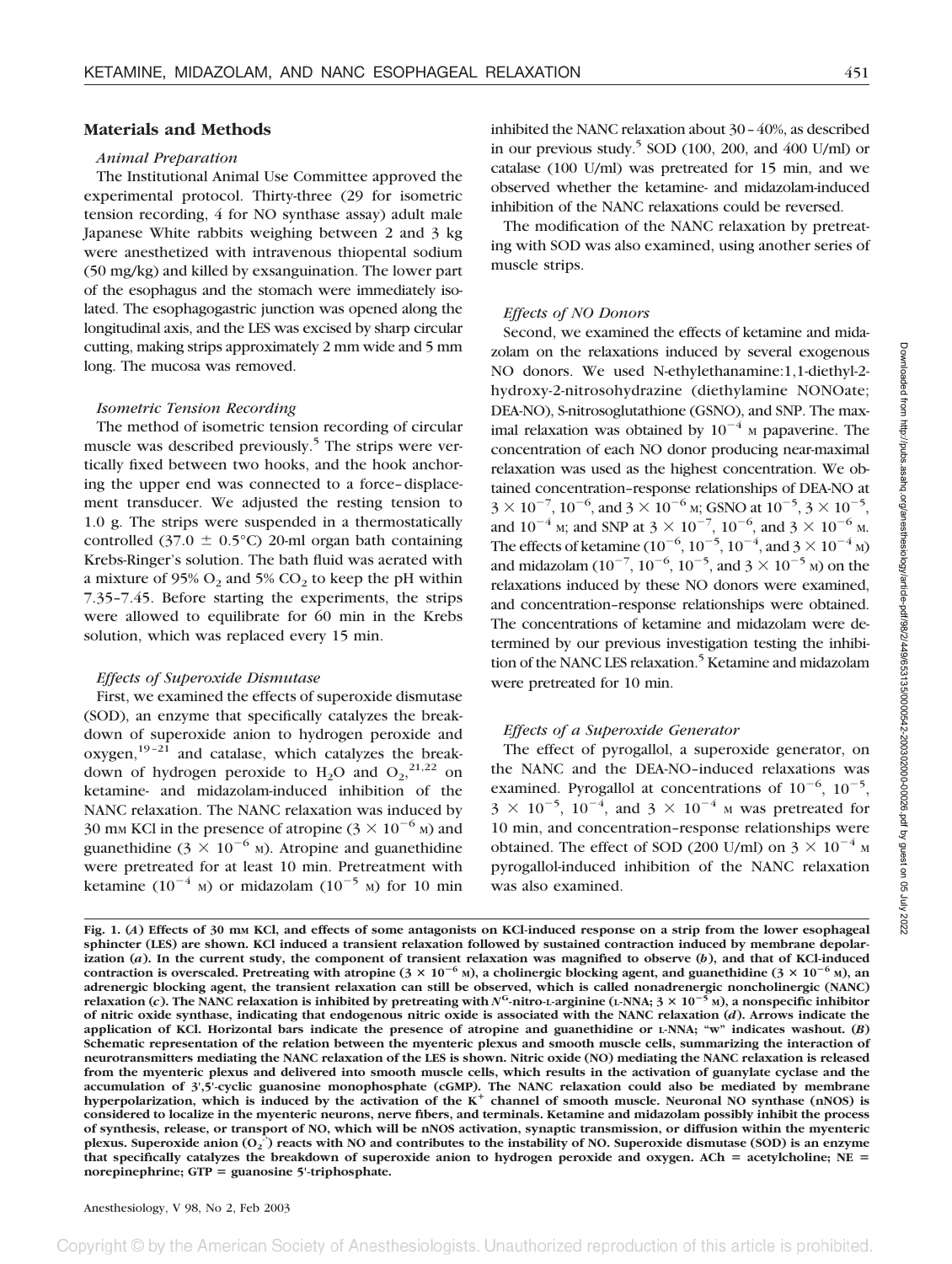

**Fig. 2. Effects of increasing concentrations of superoxide dismutase (SOD) (***A***) and 100 U/ml catalase (***B***) on 10**-**<sup>4</sup> <sup>M</sup> ketamine-induced inhibition of 30 mM KCl-induced relaxation in the presence of atropine and guanethidine (nonadrenergic noncholinergic [NANC] relaxation) of strips from the lower esophageal sphincter. Pretreatment with SOD (200, 400 U/ml) significantly reversed the ketamine-induced inhibition of the NANC relaxation, but catalase did not. Each bar represents the mean from tissues from six (***A***) and three (***B***) animals; vertical lines show SD. N indicates the number of strips. \*\****P* **< 0.01, significantly different from the value** in the absence of ketamine.  $\sharp P < 0.01$ , sig**nificantly different from the value in the presence of ketamine and in the absence of SOD.**

*Assay of NO Synthase Activity*

For the assay of NO synthase activity, LES strips were quickly excised from another animal, cleaned of connected tissue, and frozen in liquid nitrogen until the assay. A commercial NO synthase quantitative assay kit (Calbiochem®, CN Biosciences, Inc., San Diego, CA) was used. The frozen LES strip was homogenized in 20 vol of homogenization buffer (pH  $7.4$ , 25 mm Tris-HCl, 1 mm EDTA, 1 mm EGTA); the crude homogenates were centrifuged at 4°C for 5 min at 15,000 rpm; and the supernatants were collected. Supernatant samples (10  $\mu$ I) were added to reaction buffer (40  $\mu$ I) of the following composition:  $pH$  7.4, 25 mm Tris-HCl buffer,  $3 \mu$ M tetrahydrobiopterin, 1  $\mu$ M flavin adenine dinucleotide,  $1 \mu$ M flavin mononucleotide,  $1 \mu$ M reduced nicotinamide adenine dinucleotide phosphate (NADPH), and  $1 \mu$ Ci of L-[<sup>3</sup>H]arginine. Ketamine at final concentrations of  $10^{-5}$ ,  $10^{-4}$ , or  $3 \times 10^{-4}$  M, and midazolam at final concentrations of  $10^{-6}$ ,  $10^{-5}$ , or  $3 \times 10^{-5}$  M were added to tubes. The samples were incubated for 30 min at 30°C, and the reaction was discontinued by the addition of ice-cold  $(2^{\circ}C)$  stop buffer (pH 5.5, 50 mm HEPES, 5 mm EDTA). To obtain free L- $[^3H]$ citrulline for the determination of enzyme activity, equilibrated resin was added to



eliminate excess  $L$ <sup>3</sup>H]arginine. The supernatant was assayed for  $L[^{3}H]$ citrulline using a liquid scintillation counter (Wallac 1414 WinSpectral, Turku, Finland). Enzyme activity was expressed as counts per minute per milligram protein. NO synthase activity in the positive control was measured in the presence of  $0.6$  mm CaCl<sub>2</sub> and rat cerebellum extract instead of LES samples. NO synthase activity in the presence of 1 mm  $N<sup>G</sup>$ -nitro-Larginine-methylester (L-NAME) served as a negative control.

## *Drugs*

The following drugs were used: potassium chloride from Nacalai Tesque, Kyoto, Japan; and ketamine hydrochloride, atropine sulfate salt, guanethidine monosulfate, papaverine hydrochloride, pyrogallol, DEA-NO, GSNO, SNP dihydrate, SOD from bovine erythrocytes, and catalase from bovine liver from Sigma Chemical, St. Louis, MO. Midazolam was a gift from Yamanouchi Pharmaceutical Co., Tokyo, Japan. Midazolam was dissolved in 1 N HCl and diluted with distilled water to 10 times the initial concentration. The final concentration of HCl in the bath was  $<$  3  $\times$  10<sup>-4</sup> N. In a preliminary study, 3  $\times$  $10^{-4}$  N HCl did not induce any effect on isometric

> **Fig. 3. The effect of increasing concentrations of superoxide dismutase (SOD) on 10**-**<sup>4</sup> <sup>M</sup> ketamine-induced inhibition of the 30 mM KCl-induced relaxation in the presence of atropine and guanethidine (nonadrenergic noncholinergic [NANC] relaxation) of a strip from the lower esophageal sphincter. The ketamine-induced inhibition of the NANC relaxation is reversed in a concentration-dependent manner by pretreating with SOD. To magnify the relaxation, the component of KCl-induced contraction is overscaled. Arrows indicate the application of KCl. Upper horizontal bars indicate the presence of atropine and guanethidine; middle horizontal bars indicate the presence of 10**-**<sup>4</sup> <sup>M</sup> ketamine; lower horizontal bars indicate the presence of SOD; "w" indicates washout.**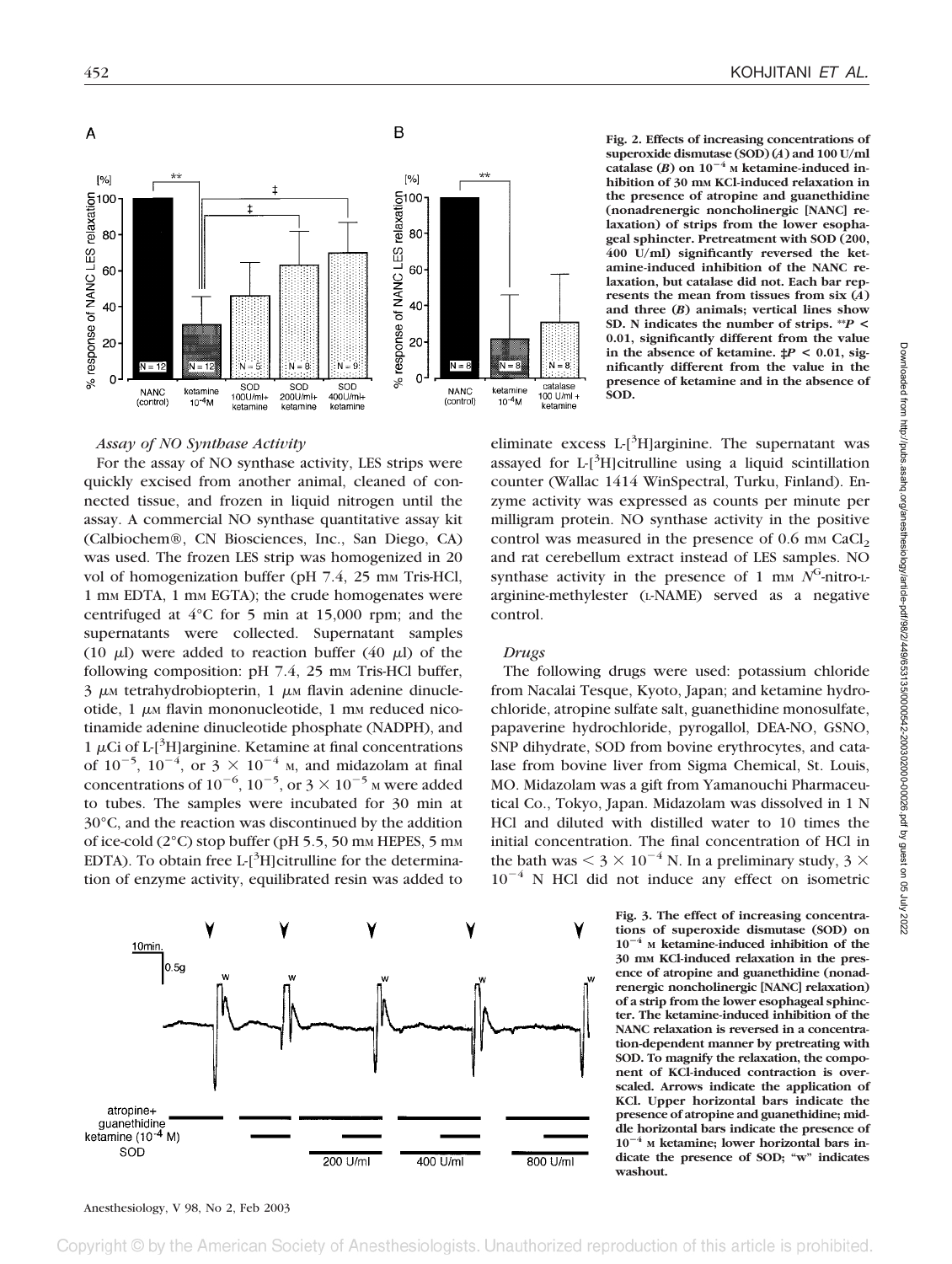tension of the muscle. Other drugs were dissolved in distilled water and handled in siliconized glassware.

#### *Statistical Analysis*

The results were expressed as mean  $\pm$  SD. One-way analysis of variance was used to see the differences in the effects of intravenous anesthetics or pyrogallol on the NANC relaxation, effects of SOD on intravenous anesthetics- or pyrogallol-induced inhibition of the NANC relaxation, effects of intravenous anesthetics or pyrogallol on NO donors, and the effects of intravenous anesthetics on NO synthase activity. A Bonferroni test or Scheffé F test (when the number of strips in each group was not equal) was used as a *post hoc* comparison to test for statistical significances between control values and drug-treated ones. For all statistical tests, a  $P$  value  $\leq 0.05$ was regarded as significant.

#### **Results**

Ketamine at  $10^{-4}$  M significantly attenuated the NANC relaxation, and pretreatment with SOD (100, 200, and 400 U/ml) for 15 min reversed the ketamine-induced inhibition of the NANC relaxation (fig. 2A). It was significant at 200 and 400 U/ml of SOD ( $P < 0.01$ ), but catalase did not reverse it (fig. 2B). Figure 3 shows a typical tension record displaying a reversal of  $10^{-4}$  M ketamine-induced inhibition of the NANC relaxation with increasing concentrations of SOD. The maximal reversal of the NANC relaxation by SOD was observed at 400 U/ml. Ketamine inhibited the relaxation induced by DEA-NO (fig. 4A) and GSNO (fig. 4B), and the inhibition was significant at  $3 \times 10^{-4}$  M ketamine for all of the concentrations of DEA-NO and GSNO ( $P < 0.05$ ;  $P <$ 0.01 at 3  $\times$  10<sup>-4</sup> M ketamine for 3  $\times$  10<sup>-6</sup> M DEA-NO and  $10^{-4}$  M GSNO), and at  $10^{-4}$  M ketamine for  $3 \times 10^{-6}$  M DEA-NO- and  $10^{-4}$  M GSNO-induced relaxation (*P* < 0.05). Ketamine did not, however, affect the relaxation induced by SNP (fig. 4C).

The NANC relaxation itself was not affected by pretreating with increasing concentrations of SOD (100, 200, and 400 U/ml; table 1).

The midazolam-induced inhibition of the NANC relaxation was reversed neither by SOD (fig. 5A) nor by catalase (fig. 5B). Midazolam did not affect the relaxations induced by DEA-NO (fig. 6A), GSNO (fig. 6B), or SNP (fig. 6C), except for a significant inhibition at  $3 \times$  $10^{-5}$  M midazolam for  $3 \times 10^{-6}$  M DEA-NO-induced relaxation ( $P \leq 0.01$ ).

The NO synthase activity was concentration-dependently suppressed by midazolam at  $10^{-5}$  M ( $P < 0.05$ ) and  $3 \times 10^{-5}$  M (*P* < 0.01; fig. 7A), and midazolam at 3  $\times$  $10^{-5}$  M suppressed the NO synthase activity almost to the negative control value obtained by L-NAME, a nonspecific inhibitor of NO synthase. There was no marked effect of ketamine on NO synthase activity (fig. 7B).



**Fig. 4. The effect of ketamine on diethylamine NONOate (DEA-NO)– (***A***), S-nitrosoglutathione (GSNO)- (***B***), and sodium nitroprusside (SNP)- (***C***) induced relaxations of strips from the lower esophageal sphincter. Ketamine concentration-dependently inhibited the DEA-NO– and GSNO-induced relaxations but not the SNP-induced relaxation. The curve is expressed as a % response of 10**-**<sup>4</sup> <sup>M</sup> papaverine-induced relaxation in the absence of ketamine. Each point represents the mean from tissues from two animals (***A–C***); vertical lines show SD. N indicates the number of strips. \****P* **< 0.05, \*\****P* **< 0.01, significantly different from each of the values induced by DEA-NO in the absence of ketamine. †***P* **< 0.05, ‡***P* **< 0.01, significantly different from each of the values induced by GSNO in the absence of ketamine.**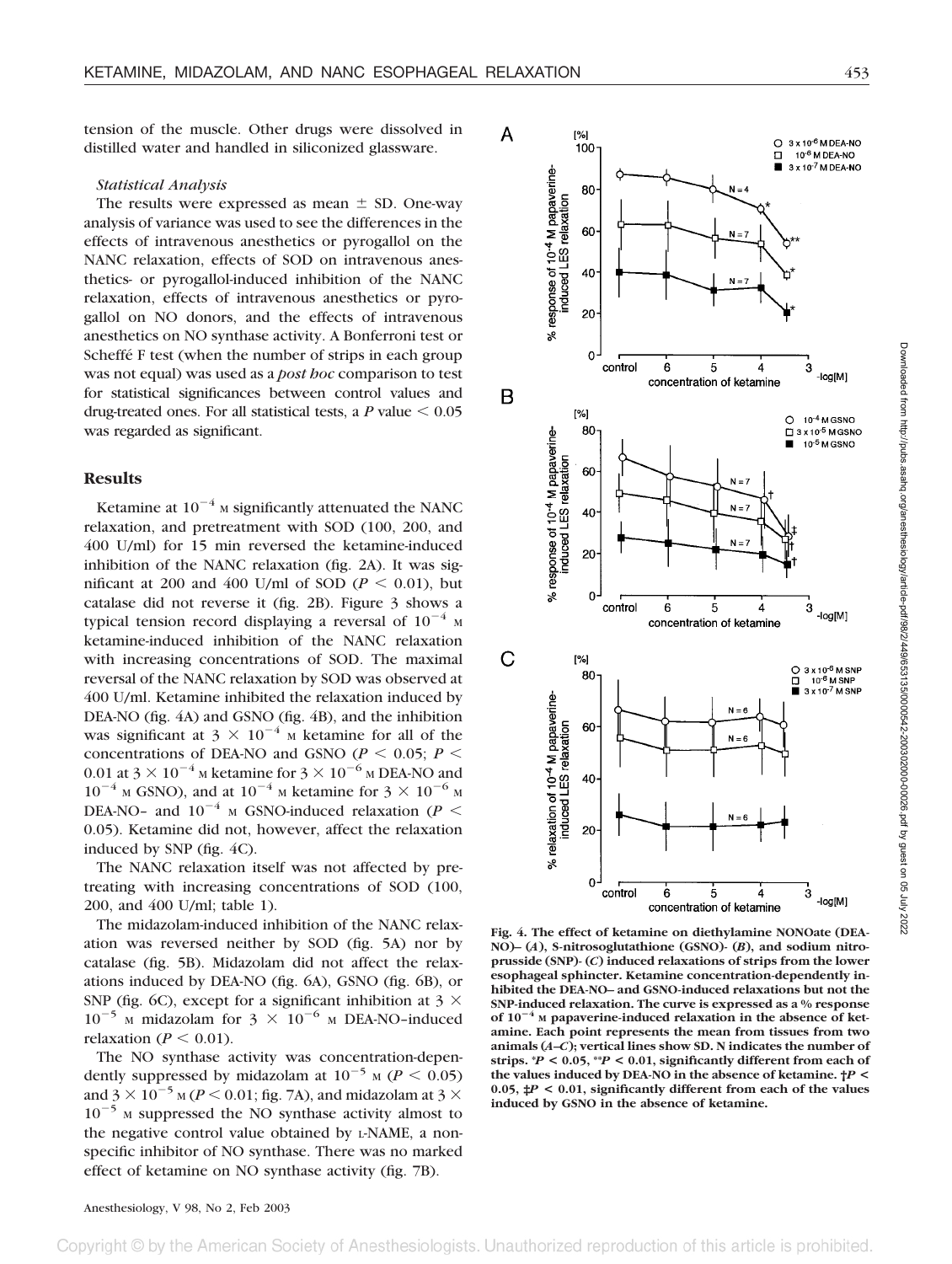**Table 1. Effects of Increasing Concentrations of Superoxide Dismutase on NANC Relaxation of Isolated Rabbit Lower Esophageal Sphincter Strips**

| <b>NANC Relaxation</b><br>(control) | Superoxide Dismutase         |                              |                             |
|-------------------------------------|------------------------------|------------------------------|-----------------------------|
|                                     | 100 U/ml                     | 200 U/ml                     | 400 U/ml                    |
| 100<br>$(N = 7)$                    | $99.6 \pm 10.5$<br>$(N = 7)$ | $88.8 \pm 17.7$<br>$(N = 6)$ | $85.3 \pm 5.8$<br>$(N = 6)$ |

Values are expressed as percent response of nonadrenergic noncholinergic (NANC) relaxation. Each value represents the mean  $\pm$  SD from tissues from four animals. N indicates the number of strips. The NANC relaxation was not affected by pretreating with superoxide dismutase.

The application of pyrogallol, a superoxide generator, on the NANC and DEA-NO–induced relaxation mimicked the action of ketamine. Pyrogallol at high concentrations inhibited the NANC relaxation (fig. 8A), and the inhibition was significant at  $10^{-4}$  M (*P* < 0.01) and 3  $\times$  $10^{-4}$  M ( $P \le 0.01$ ). Figure 8B shows the significant reversal of the  $3 \times 10^{-4}$  M pyrogallol-induced inhibition of the NANC relaxation by pretreating with 200 U/ml SOD ( $P \le 0.01$ ). Pyrogallol at high concentrations also inhibited the DEA-NO–induced relaxation (fig. 9), and the inhibition was significant at  $10^{-4}$  M ( $P < 0.05$ ) and  $3 \times 10^{-4}$  M (*P* < 0.01) for  $3 \times 10^{-6}$  M DEA-NO, and at 3  $\times$  10<sup>-4</sup> M for 10<sup>-6</sup> M (*P* < 0.01) and 3  $\times$  10<sup>-7</sup> M (*P* < 0.05) DEA-NO.

## **Discussion**

Superoxide anion has been demonstrated to react with NO and contribute to the instability of  $NO$ ,<sup>10,11</sup> thus inhibiting endothelium-dependent vascular smooth muscle relaxation. $23,24$  In the LES, the antioxidant enzyme system appears to play a role in the maintenance of LES function. $25$  In the current study, the ketamine-induced inhibition of the NANC relaxation was partly reversed by pretreating with SOD but was not reversed by catalase. The NANC relaxation itself was not affected by pretreating with SOD. As SOD is known to be unable to penetrate into cells because of its higher molecular weight,<sup>26</sup> it is suggested that ketamine may possibly produce superoxide anion extracellularly and thus inactivate endogenous NO mediating the NANC relaxation. The relaxations induced by two exogenous NO donors, DEA-NO and GSNO, were significantly inhibited by pretreating with ketamine. In addition, a superoxide generator pyrogallol mimicked the action of ketamine on the NANC and DEA-NO–induced relaxations; pyrogallol significantly inhibited both of the relaxations, and the pyrogallol-induced inhibition of the NANC relaxation was reversed by pretreating with SOD. These findings support the hypothesis that ketamine inhibits NANC LES relaxation, at least in part, *via* the extracellular generation of superoxide anion and not *via* the hydrogen peroxide pathway. Ketamine did not affect the SNPinduced relaxation in the current study. The reason for this result may be that extracellular superoxide anion could not inactivate intracellular NO-mediated relaxation, as SNP has been reported to be metabolized into NO inside the cells. $27$  Ketamine did not alter the activity of NO synthase in the current study.

The reversal of the ketamine-induced inhibition of the NANC relaxation by SOD, however, was limited to about 60–70% of the NANC relaxation, and we previously observed that the decrease in cGMP content by ketamine was less than that induced by midazolam.<sup>5</sup> Therefore, the superoxide generation by ketamine would be one of the mechanisms mediating the inhibition of the NANC relaxation. Ketamine has been reported to inhibit the  $K^+$  channel of the peripheral nerve membrane.<sup>28</sup> Immunoreactivity of *N*-methyl-D-aspartate (NMDA) receptor was observed in the submucosal and myenteric plexus of the guinea pig gut<sup>29</sup> and in the rat esophageal plexus neuron, $30$  and pharmacologic methods also revealed a subtype of NMDA receptor in the guinea pig ileum. $31$  According to these lines of evidence, we cannot exclude the possibility that ketamine inhibits smooth

**Fig. 5. Effects of increasing concentrations of SOD (***A***) and 100 U/ml catalase (***B***) on 10**-**<sup>5</sup> <sup>M</sup> midazolam-induced inhibition of 30 mM KCl-induced relaxation in the presence of atropine and guanethidine (nonadrenergic noncholinergic [NANC] relaxation) of strips from the lower esophageal sphincter. Pretreatment with SOD (100, 200, and 400 U/ml) or catalase did not reverse the midazolam-induced inhibition of the NANC relaxation. Each bar represents the mean from tissues from two animals (***A, B***); vertical lines show SD. N indicates** the number of strips.  $P < 0.05$ , signifi**cantly different from the value in the absence of midazolam.**

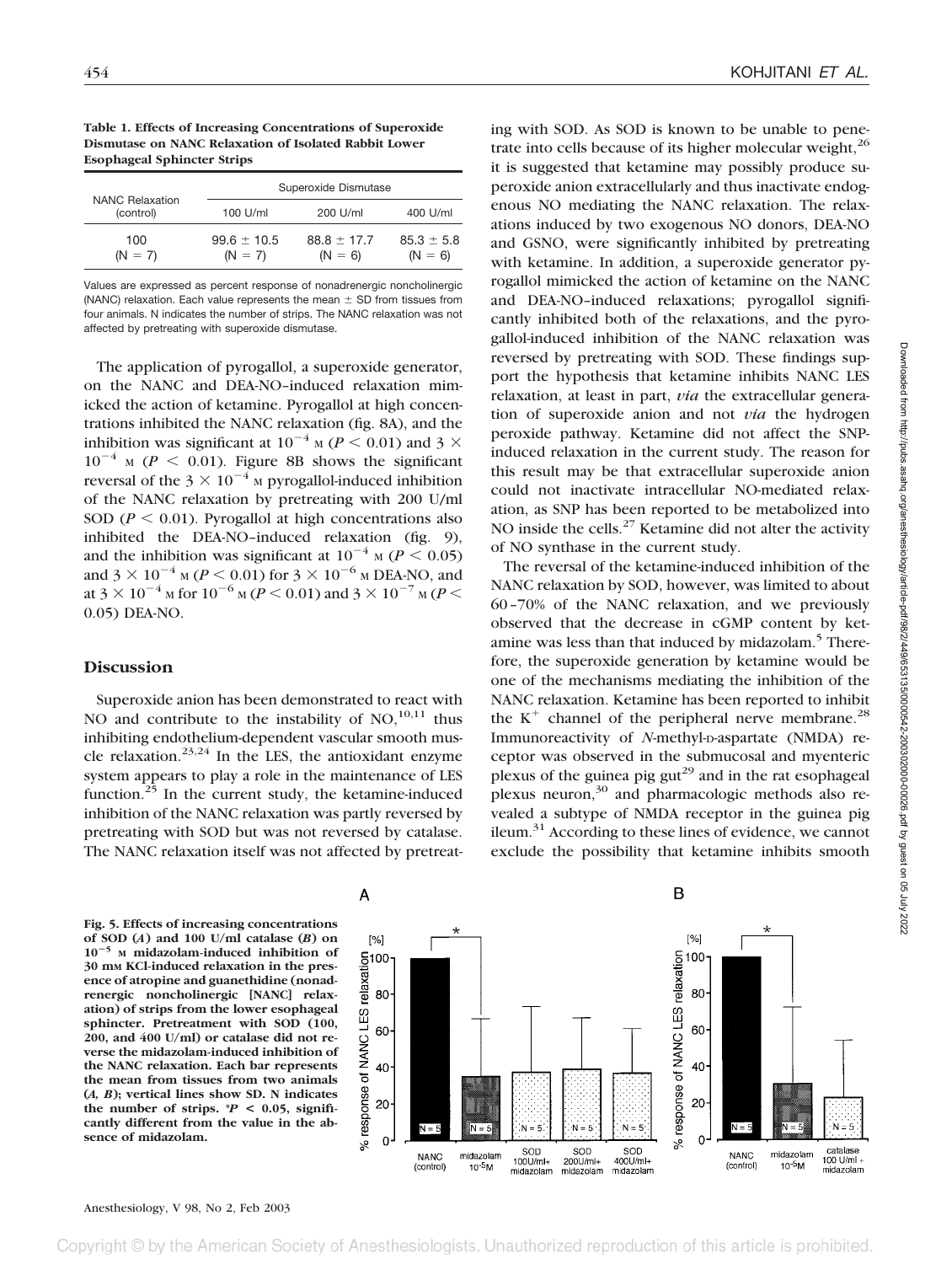

**Fig. 6. The effect of midazolam on diethylamine NONOate (DEA-NO)– (***A***), S-nitrosoglutathione (GSNO)- (***B***), and sodium nitroprusside (SNP)- (***C***) induced relaxations of strips from the lower esophageal sphincter. Midazolam did not affect the relaxations induced by these NO donors, except for the inhibition of 3**  $10^{-6}$  M DEA-NO-induced relaxation at  $3 \times 10^{-5}$  M. The curve is expressed as a % response of  $10^{-4}$  M papaverine-induced relax**ation in the absence of midazolam. Each point represents the mean from tissues from three (***A, B***) and two (***C***) animals; vertical lines show SD. N indicates the number of strips.**  $^{*}P$  **< 0.01,** significantly different from the value induced by  $3 \times 10^{-6}$  M **DEA-NO in the absence of midazolam.**

muscle  $K^+$  channels or inhibits NMDA receptors of the myenteric neurons. In tracheal smooth muscle, ketamine has been reported to block the NMDA receptor of smooth muscle, but the relaxing effect is independent of the NMDA receptor. $32$ 

Few articles have referred to interactions between ketamine and NO in smooth muscle, despite several investigations having revealed interactions between ketamine and the voltage-dependent  $Ca^{2+}$  channel<sup>33–37</sup> or intracellular  $Ca^{2+}$  stores.<sup>37,38</sup> Recent evidence revealed that ketamine inhibits NO formation in the rat aorta<sup>39</sup> and the NO-mediated vasorelaxant component in the canine pulmonary artery.<sup>40</sup> The results of the former investigation by Miyawaki *et al.*<sup>39</sup> showed that ketamine inhibited endothelium-dependent relaxation induced by acetylcholine and acetylcholine-stimulated cGMP levels, but it did not inhibit SNP-induced relaxation in the rat aorta; these observations may be explained by superoxide generation by ketamine. Other investigators, however, have recently reported conflicting results indicating an antioxidant property of ketamine that the anesthetics inhibited NADPH-stimulated lipid peroxidation and hydrogen peroxide production using cytochrome P450 from rat liver *in vitro*. <sup>41</sup> They also proposed a relationship between this antioxidant capacity and the affinity of the NMDA receptor binding site of several NMDA antagonists.<sup>41</sup> Although the experimental object, method, and condition differ from our study, further experiments will be needed to clarify the interaction between ROS and ketamine.

Midazolam did not alter the relaxations induced by NO donors (except  $3 \times 10^{-5}$  M midazolam for  $10^{-5}$  M GSNOinduced relaxation), and midazolam-induced inhibition of the NANC relaxation was not reversed by SOD or catalase. Thus, superoxide anion and hydrogen peroxide are not associated with the midazolam-induced inhibition of the NANC relaxation. Midazolam significantly inhibited the activity of NO synthase extracted from the LES, and the inhibition at  $3 \times 10^{-5}$  M was nearly equal to the negative control value induced by L-NAME, a nonspecific inhibitor of NO synthase. Midazolam thus inhibits NANC LES relaxation by suppressing the activity of NO synthase. Midazolam has been reported, however, to have no effect on endothelium-dependent relaxation and SNP-induced relaxation or on acetylcholine-stimulated cGMP level,<sup>39</sup> and to directly relax tracheal smooth muscle contracted by acetylcholine. $42$  To our knowledge, our study is the first observation that midazolam inhibits the NO synthase activity of smooth muscle. A previous clinical investigation showing that midazolam induced abnormal esophageal motility as strong esophageal contractions in healthy adult volunteers $43$  may be explained by the suppression of NO synthase of esophageal smooth muscle.

It has been demonstrated that neuronal NO synthase mediates NANC LES relaxation in mice, $\frac{7}{7}$  and immuno-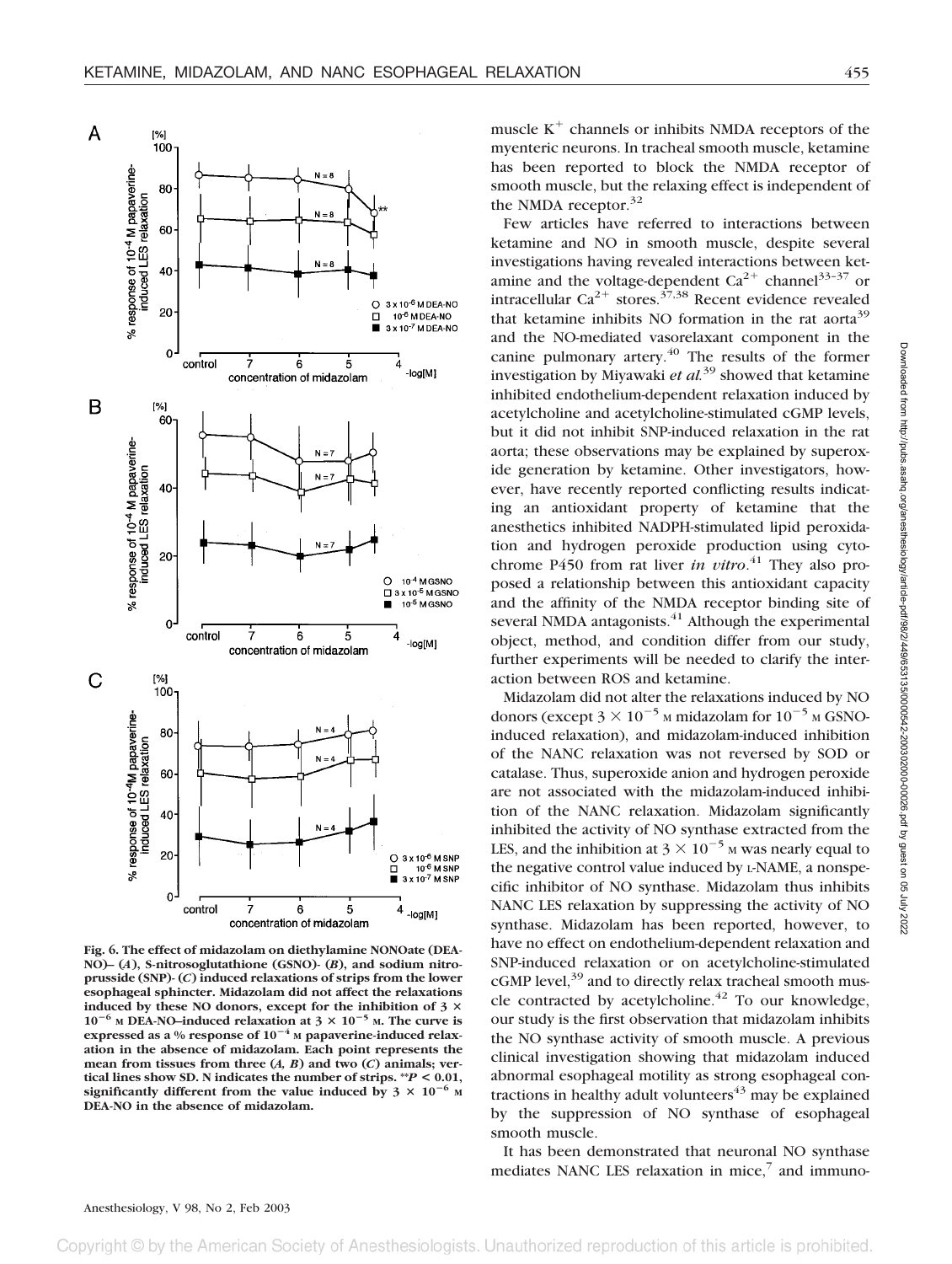

**Fig. 7. Effects of increasing concentrations of midazolam (***A***) and ketamine (***B***) on the activity of nitric oxide (NO) synthase, which extracted from strips of the lower esophageal sphincter. Midazolam concentration-dependently inhibited the NO synthase activity, whereas ketamine did not affect it. Midazolam at 3 10**-**<sup>5</sup> <sup>M</sup> inhibited the NO synthase activity almost identically to that induced by L-NMMA (negative control). Each column represents the mean from tissues from three (***A, B***) animals; vertical lines show SD. N indicates the number of strips. \****P* **< 0.01, \*\****P* **< 0.05 significantly different from the value in the absence of midazolam.**

histochemical studies have revealed that NO synthase immunoreactivity is evident at the myenteric plexus in the rat intestine $44$  and at the myenteric plexus and the motor nerve terminals in the mouse esophagus.<sup>45</sup> Therefore, we consider the NO synthase activity in the current study as mainly derived from the myenteric neurons. However, we could not differentiate the NO synthase activity in the myenteric neurons from that in the smooth muscle cells.

Substantial evidence exists indicating that the L-arginine–NO pathway generates the NANC neurotransmitter, which mediates relaxations of smooth muscle in the respiratory, gastrointestinal, and urogenital tracts, as the NANC relaxation could be suppressed by NO synthase inhibition.46 The nature of nitrergic neurotransmission in smooth muscle has been well investigated in the anococcygeus, retractor penis, and gastric fundus. Many investigations have revealed that superoxide generators and direct NO scavengers can inhibit relaxations to exogenous  $NO<sub>, 47,48</sub>$  but they have little effect on relaxations to nitrergic stimulation. $48,49$  Some hypotheses

have been formulated to explain this paradox, and recently the importance of a tissue enzyme, Cu/Zn SOD, has been emphasized.<sup>50,51</sup> NANC neurotransmitter is protected by high levels of Cu/Zn SOD, and the inhibition of this enzyme by diethyldithiocarbamate (DETCA) increases the susceptibility to destruction by superoxide anions.<sup>52</sup> In the current study, a superoxide generator, pyrogallol, inhibited the NANC relaxation and the relaxations induced by NO donors. However, high concentrations of pyrogallol were needed to inhibit these relaxations. This finding is consistent with other studies using such high concentrations of superoxide generators to inhibit NANC relaxation in the DETCA-untreated anococcygeus.49,50,53 Although the role of Cu/Zn SOD in LES is not fully elucidated, Cu/Zn SOD appears to play a role in modulating the normal esophageal motor function.<sup>54</sup> Ketamine may have an ability to inhibit the activity of this enzyme and thus inhibit the NANC LES relaxation. Further investigation will be needed to clarify the role of Cu/Zn SOD in LES and the effect of anesthetics on Cu/Zn SOD.



**Fig. 8. The concentration–response relationship of pyrogallol on 30 mM KCl-induced relaxation in the presence of atropine and guanethidine (nonadrenergic noncholinergic [NANC] relaxation)** (*A*), and the effect of superoxide dismutase (SOD;  $200 \text{ U/ml}$ ) on  $3 \times 10^{-4}$  M pyrogallol-induced inhi**bition of the NANC relaxation (***B***) of strips from the lower esophageal sphincter. Pyrogallol concentration-dependently inhibited the NANC relax**ation, and  $3 \times 10^{-4}$  M pyrogallol-induced inhibi**tion of the NANC relaxation was significantly reversed by pretreating with SOD. Each point or bar represents the mean from tissues from five (***A***) and three (***B***) animals; vertical lines show SD. N indicates the number of strips. \*\****P* **< 0.01, significantly different from the value in the absence of pyrogallol. ‡***P* **< 0.01, significantly different from the value in the presence of pyrogallol and in the absence of SOD.**

## Anesthesiology, V 98, No 2, Feb 2003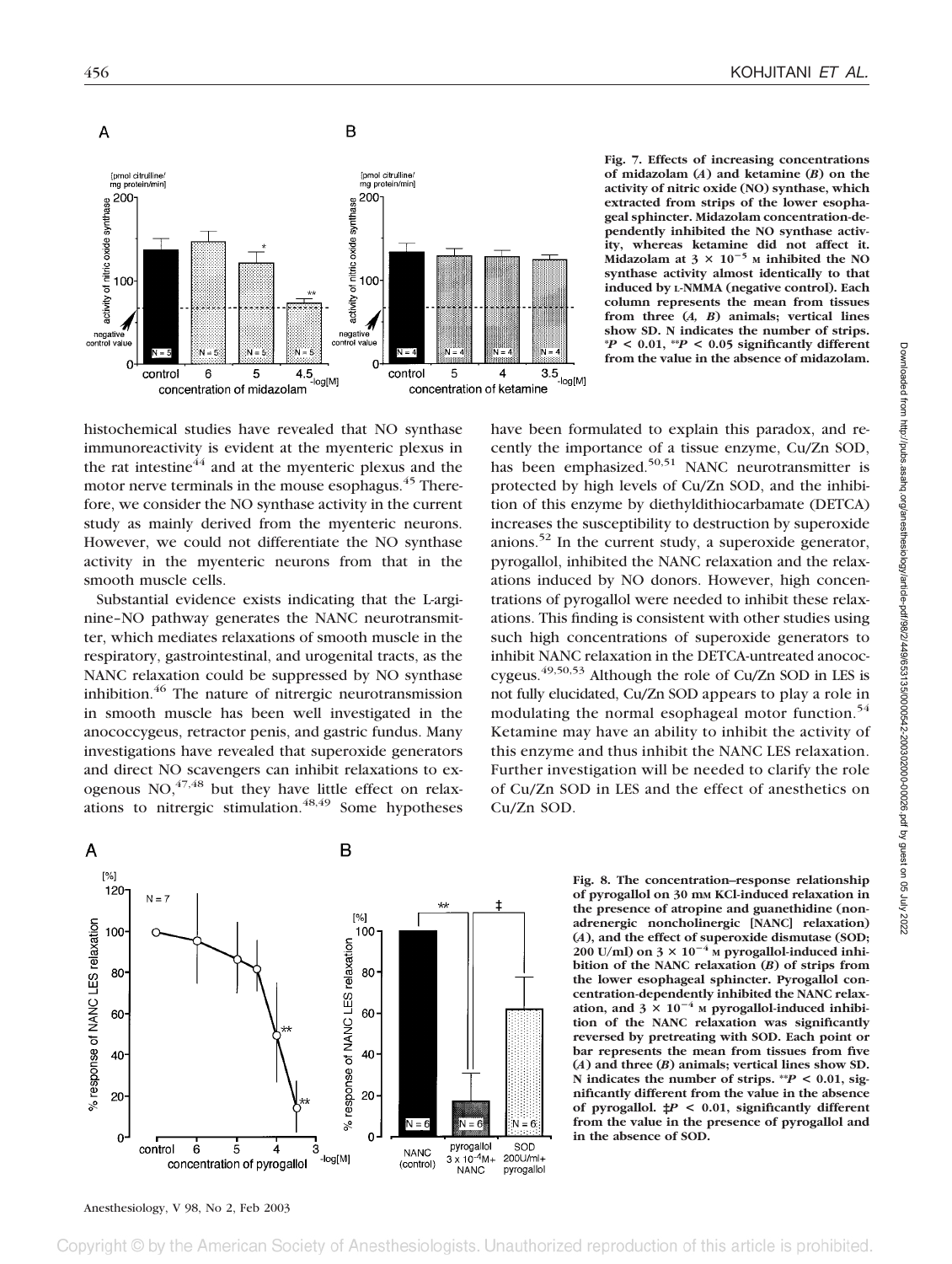

**Fig. 9. The concentration–response relationship of pyrogallol on diethylamine NONOate (DEA-NO)–induced relaxations of strips from the lower esophageal sphincter. Pyrogallol concentration-dependently inhibited the DEA-NO–induced relaxation.** The curve is expressed as a % response of  $10^{-4}$  M papaverine**induced relaxation in the absence of pyrogallol. Each point represents the mean from tissues from five animals; vertical** lines show SD. N indicates the number of strips.  $*P < 0.05$ ,  $*P <$ **0.01, significantly different from each of the values induced by DEA-NO in the absence of pyrogallol.**

The observations of our present *in vitro* study should not be transferred to clinical anesthetic practice as it is because depolarization using KCl is not a natural stimulus for the NANC relaxation. The endogenous NO, however, is certainly involved in the KCl-induced NANC relaxation in rabbit LES, and in humans, NO is considered to be associated with the swallowing-induced peristaltic response of the esophageal body and LES.<sup>55</sup> Therefore, ketamine and midazolam may possibly interfere this physiologic response of the LES by different mechanisms and may increase the risk of regurgitation.

In conclusion, it is suggested that ketamine inhibits NANC LES relaxation, at least in part, by the extracellular production of superoxide anion, and that midazolam inhibits it by the inhibition of NO synthase activity.

The authors thank Tohru Nakanishi, Ph.D., Department of Biochemistry and Molecular Dentistry, Okayama University Graduate School of Medicine and Dentistry, Okayama, Japan, for his helpful suggestions.

#### **References**

1. Cotton BR, Smith G: The lower oesophageal sphincter and anaesthesia. Br J Anaesth 1984; 56:37–46

2. Guiton AC, Hall JE: General principles of gastrointestinal function-motility, nervous control, and blood circulation, Textbook of Medical Physiology, 10th Edition. Edited by Guiton AC, Hall JE. Philadelphia, WB Saunders Company, 2000, pp 718–27

3. Sanders KM, Ward SM: Nitric oxide as a mediator of nonadrenergic noncholinergic neurotransmission. Am J Physiol 1992; 262:G379–92

4. Rand MJ: Nitrergic transmission: nitric oxide as a mediator of non-adrenergic, non-cholinergic neuro-effector transmission. Clin Exp Pharmacol Physiol 1992; 19:147–69

5. Kohjitani A, Miyawaki T, Funahashi M, Mitoh Y, Matsuo R, Shimada M: Intravenous anesthetics inhibit nonadrenergic noncholinergic lower esophageal

sphincter relaxation via nitric oxide-cyclic guanosine monophosphate pathway modulation in rabbits. ANESTHESIOLOGY 2001; 95:176–83

6. Chakder S, Bandyopadhyay A, Rattan S: Neuronal NOS gene expression in gastrointestinal myenteric neurons and smooth muscle cells. Am J Physiol 1997; 273:C1868–75

7. Kim CD, Goyal RK, Mashimo H: Neuronal NOS provides nitrergic inhibitory neurotransmitter in mouse lower esophageal sphincter. Am J Physiol 1999; 277:G280–4

8. Johns RA: Endothelium, anesthetics, and vascular control. ANESTHESIOLOGY 1993; 79:1381–91

9. Moncada S, Herman AG, Vanhoutte P: Endothelium-derived relaxing factor is identified as nitric oxide. Trends Pharmacol Sci 1987; 8:365–8

10. Gryglewski RJ, Palmer RM, Moncada S: Superoxide anion is involved in the breakdown of endothelium-derived vascular relaxing factor. Nature 1986; 320: 454–6

11. Rubanyi GM, Vanhoutte PM: Superoxide anions and hyperoxia inactivate endothelium-derived relaxing factor. Am J Physiol 1986; 250:H822–7

12. Galley HF, Webster NR: Brain nitric oxide synthase activity is decreased by intravenous anesthetics. Anesth Analg 1996; 83:591–4

13. Tonner PH, Scholz J, Lamberz L, Schlamp N, Schulte am Esch J: Inhibition of nitric oxide synthase decreases anesthetic requirements of intravenous anesthetics in Xenopus laevis. ANESTHESIOLOGY 1997; 87:1479–85

14. Johns RA, Moscicki JC, DiFazio CA: Nitric oxide synthase inhibitor dose-dependently and reversibly reduces the threshold for halothane anesthesia. A role for nitric oxide in mediating consciousness? ANESTHESIOLOGY 1992; 77:779 – 84

15. Muldoon SM, Hart JL, Bowen KA, Freas W: Attenuation of endotheliummediated vasodilation by halothane. ANESTHESIOLOGY 1988; 68:31-7

16. Stone DJ, Johns RA: Endothelium-dependent effects of halothane, enflurane, and isoflurane on isolated rat aortic vascular rings. ANESTHESIOLOGY 1989; 71:126–32

17. Yoshida K, Okabe E: Selective impairment of endothelium-dependent relaxation by sevoflurane: oxygen free radicals participation. ANESTHESIOLOGY 1992; 76:440–7

18. Yamaguchi A, Okabe E: Effect of sevoflurane on the vascular reactivity of rabbit mesenteric artery. Br J Anaesth 1995; 74:576–82

19. McCord JM, Fridovich I: Superoxide dismutase. An enzymic function for erythrocuprein (hemocuprein). J Biol Chem 1969; 244:6049–55

20. Hassan HM: Biosynthesis and regulation of superoxide dismutases. Free Radic Biol Med 1988; 5:377–85

21. Marin J, Rodriguez MM: Nitric oxide, oxygen-derived free radicals and vascular endothelium. J Auton Pharmacol 1995; 15:279–307

22. Kellogg EW III, Fridovich I: Superoxide, hydrogen peroxide, and singlet oxygen in lipid peroxidation by a xanthine oxidase system. J Biol Chem 1975; 250:8812–7

23. Rubanyi GM, Vanhoutte PM: Oxygen-derived free radicals, endothelium, and responsiveness of vascular smooth muscle. Am J Physiol 1986; 250:H815–21

24. Moncada S, Palmer RM, Gryglewski RJ: Mechanism of action of some inhibitors of endothelium-derived relaxing factor. Proc Natl Acad Sci U S A 1986; 83:9164–8

25. Leichus LS, Thomas RM, Murray JA, Conklin JL: Effects of oxygen radicals and radical scavenging on opossum lower esophageal sphincter. Dig Dis Sci 1997; 42:592–6

26. Michelson AM, Puget K: Cell penetration by exogenous superoxide dismutase. Acta Physiol Scand Suppl 1980; 492:67–80

27. Bates JN, Baker MT, Guerra RJ, Harrison DG: Nitric oxide generation from nitroprusside by vascular tissue. Evidence that reduction of the nitroprusside anion and cyanide loss are required. Biochem Pharmacol 1991; 42(suppl): S157–65

28. Brau ME, Sander F, Vogel W, Hempelmann G: Blocking mechanisms of ketamine and its enantiomers in enzymatically demyelinated peripheral nerve as revealed by single-channel experiments. ANESTHESIOLOGY 1997; 86:394–404

29. Liu MT, Rothstein JD, Gershon MD, Kirchgessner AL: Glutamatergic enteric neurons. J Neurosci 1997; 17:4764–84

30. Robertson BS, Satterfield BE, Said SI, Dey RD: N-methyl-D-aspartate receptors are expressed by intrinsic neurons of rat larynx and esophagus. Neurosci Lett 1998; 244:77–80

31. Shannon HE, Sawyer BD: Glutamate receptors of the N-methyl-D-aspartate subtype in the myenteric plexus of the guinea pig ileum. J Pharmacol Exp Ther 1989; 251:518–23

32. Sato T, Hirota K, Matsuki A, Zsigmond EK, Rabito SF: The role of the N-methyl-D-aspartic acid receptor in the relaxant effect of ketamine on tracheal smooth muscle. Anesth Analg 1998; 87:1383–8

33. Kanmura Y, Yoshitake J, Casteels R: Ketamine-induced relaxation in intact and skinned smooth muscles of the rabbit ear artery. Br J Pharmacol 1989; 97:591–7

34. Yamakage M, Hirshman CA, Croxton TL: Inhibitory effects of thiopental, ketamine, and propofol on voltage-dependent  $Ca^{2+}$  channels in porcine tracheal smooth muscle cells. ANESTHESIOLOGY 1995; 83:1274–82

35. Yamazaki M, Momose Y, Shakunaga K, Kamitani K, Ito Y: The vasodilatory effects of ketamine on isolated rabbit portal veins. Pharmacol Toxicol 1995; 76:3–8